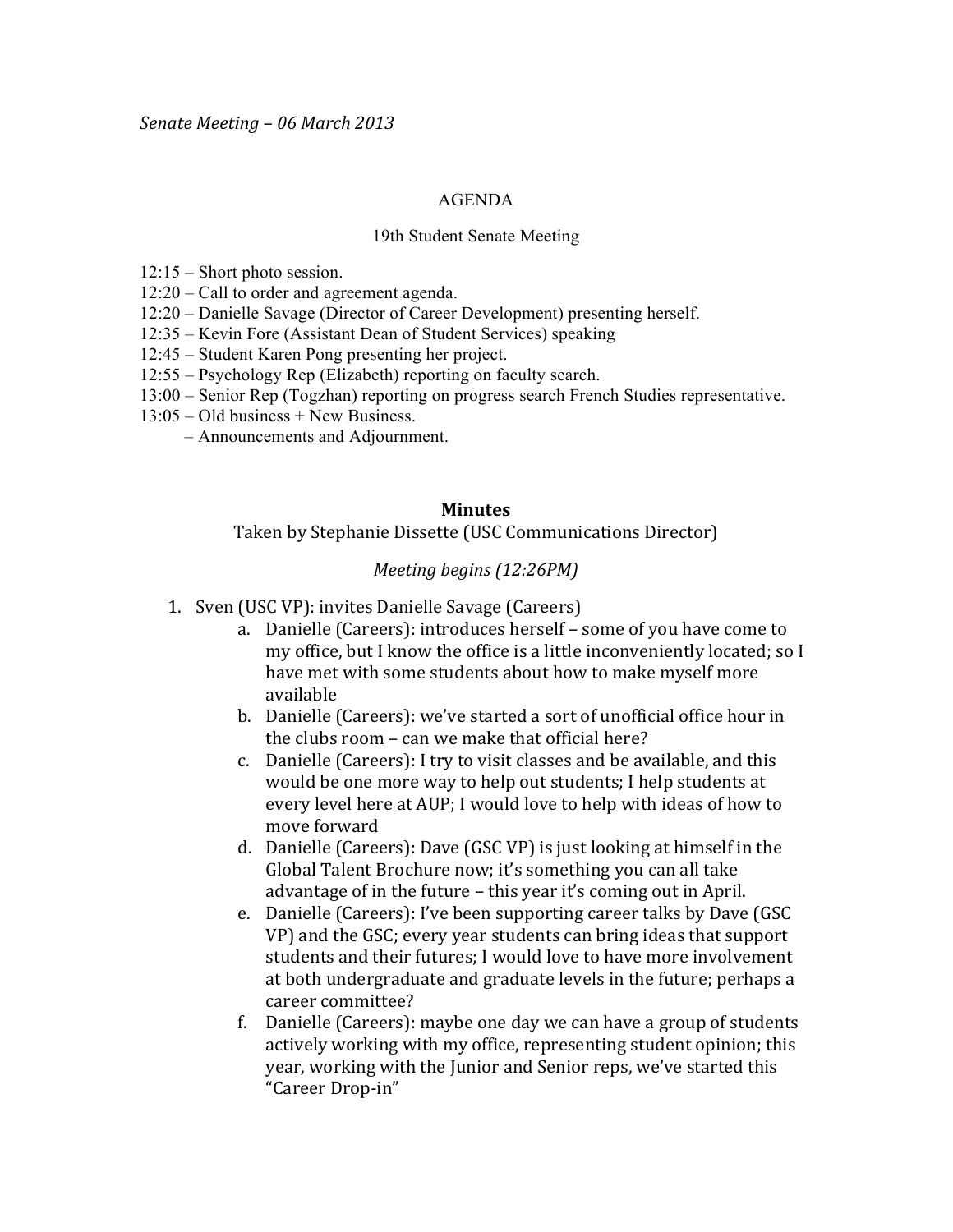- g. Danielle (Careers): Any questions? Does that career group with the SGA make sense to you?
- h. Sven (USC VP): perhaps Togzhan (Senior) and Michael (Junior) can speak about this?
- i. Michael (Junior): I know that the clubs room has a pretty tight schedule – maybe we can work scheduling that with Mae (Clubs)?
- j. Danielle (Careers): I can reserve a stool in the Amex too! It's just about being present.
- k. Togzhan (Senior): I know that there are regular reservations for that room, versus irregular scheduling; maybe at the beginning of the week we can set an exact time...
- l. Danielle (Careers): I just want to make sure that is marketed to students
- m. Togzhan (Senior): we can perhaps announce it the week before in Senate and ask senators to email their constituents about it
- n. Danielle (Careers): I am happy to meet with senators to help organize better communication between my office and specific departments too
- o. Danielle (Careers): thank you.
- 2. Sven (USC VP): introduces Kevin Fore
	- a. Kevin Fore: passes around a calendar that encompasses the rest of the semester – please add your own events if you know they need to be added to the student activities calendar; I already included the most essential dates
	- b. Kevin Fore: Sven invited me to come introduce myself again, so that the new senators can understand my role here; quick presentation (to be attached); first, I am the Assistant Dean of Student Affairs – Sports and Cultural programs answer directly to me; I also support the rest of Student Affairs when it comes to communications, etc.
	- c. Kevin Fore: SIS has just been added to our department too: I have also just started a student leadership office as of Fall 2011 - FYI Leaders; created due to too much evidence from student reaction surveys etc. that students weren't feeling happy with extracirculars; also losing an opportunity to use student activities as an opportunity to educate – working for publications, sports, etc. (can potentially be as important as the classes you are taking); we weren't making it easy enough for students to take advantage of this – experiential learning;
	- d. Kevin Fore: we put a budget (approximately 120-150,000 euros per year) into student activities, it's time that we took a more hands on approach with that too; some students took advantage and did amazing things, others had trouble – making printers work, etc.; Senate used to be a very negative space too – people crying, etc.;
	- e. Kevin Fore: we are trying to shift the overall culture here; you are already doing work above and beyond by being involved in Senate,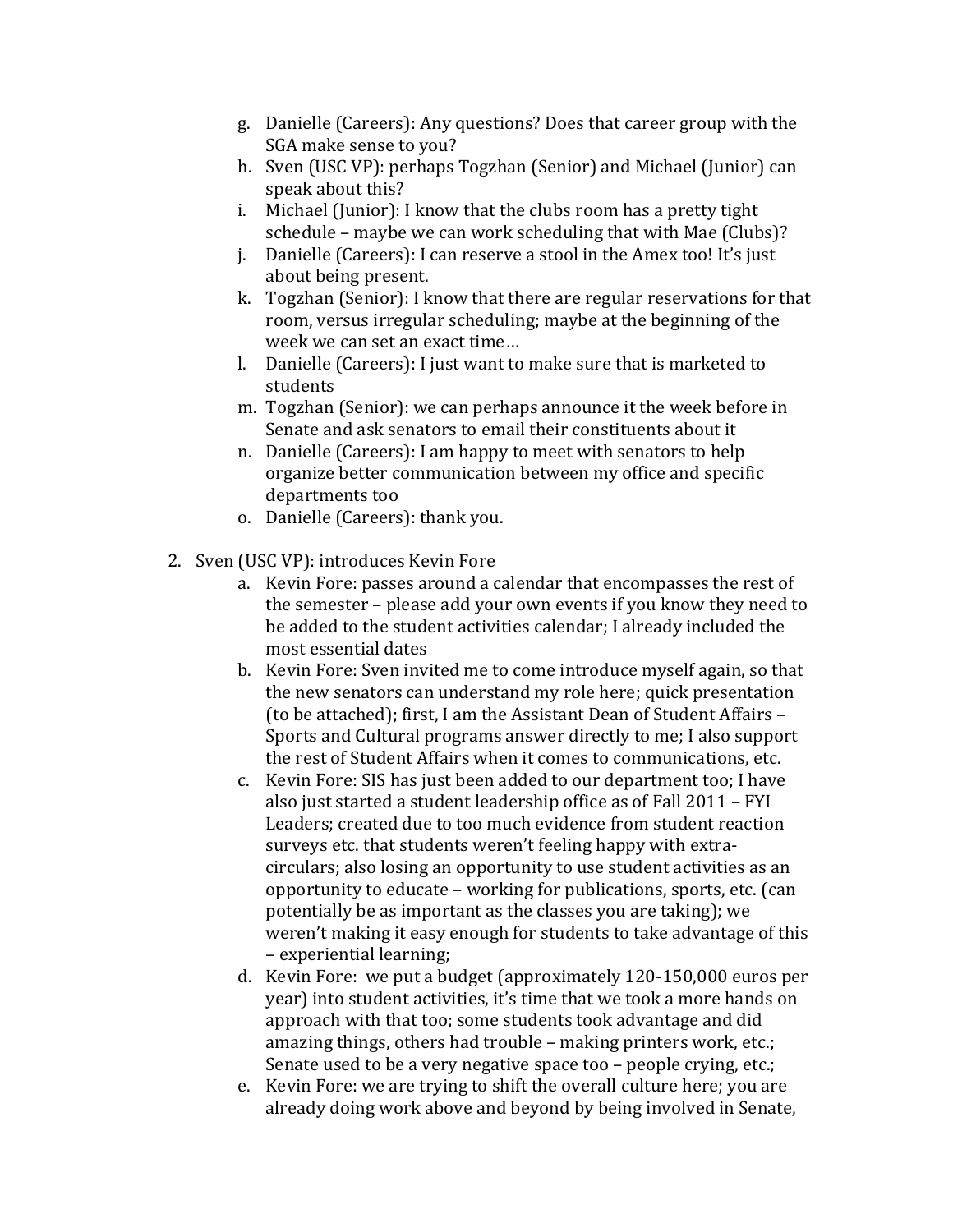and we want you all to be recognized for that, and hold student leaders accountable for that work too; help you succeed and reward you for it; student media now has courses, faculty support, and course credit; Maritza (Art History) for example, as Planet editor, has dealt with both the lack of support and now the new support; credits are one way, stipends are another (executives), awards (AUP Showcase – started last year for the first time); opportunity to show you that we notice the hard work you do and we do care.

- f. Kevin Fore: (shows a slide showing out student affairs acted about three years ago); essentially, these things were happening alone, except for executives and student advisors, with the only exception being Roots and Shoots, which has always had a faculty advisor; the goal is not to take away the students' opportunity to create and lead, we want to support so that students can lead well; we know that there is not enough space for student activities right now, but we have high hopes for a new student union building – there will be a conversation involving students like you (senators) about the future of that space;
- g. Kevin Fore: cross-department collaboration has also moved forward, for example with academic affairs – now paying professors and giving credit to support ASM; training and transition is getting better, as we are putting more emphasis on this process; there is a shared server where you all have a folder for your senator position where you can save any transitional documents for the next person to take on your current role; this is also brand new, trying to fix the current culture of starting entirely fresh every year;
- h. Kevin Fore: (new slide showing more active support); trying to tie student activities into what's happening within the community; maintaining creativity and independence for student leaders; we will also keep looking for feedback and reassessing how we approach student activities (SGA, ASM, etc.); we already did a round of surveys on SGA at the end of the semester; (shows surveys from a couple of years ago regarding the community's understanding and care about student senate); trend of negative results was too high, and so we have been working on that;
- i. Kevin Fore: personally, I have not missed one Senate meeting this year, and I see the progress – thanks to Dave (GSC VP) and Sven (USC VP) and to you as senators too
- j. Kevin Fore: I have not seen the same problems of people getting shot down and frustrated – anyone coming in and asking for funds has felt supported; and I think this is particularly thanks to the new system in senate
- k. Kevin Fore: there are five Senate sessions left; what do you want to do? Take your break, don't worry about this; but remember that you have money left, you are in positions of power, make plans; help your own projects and help the community;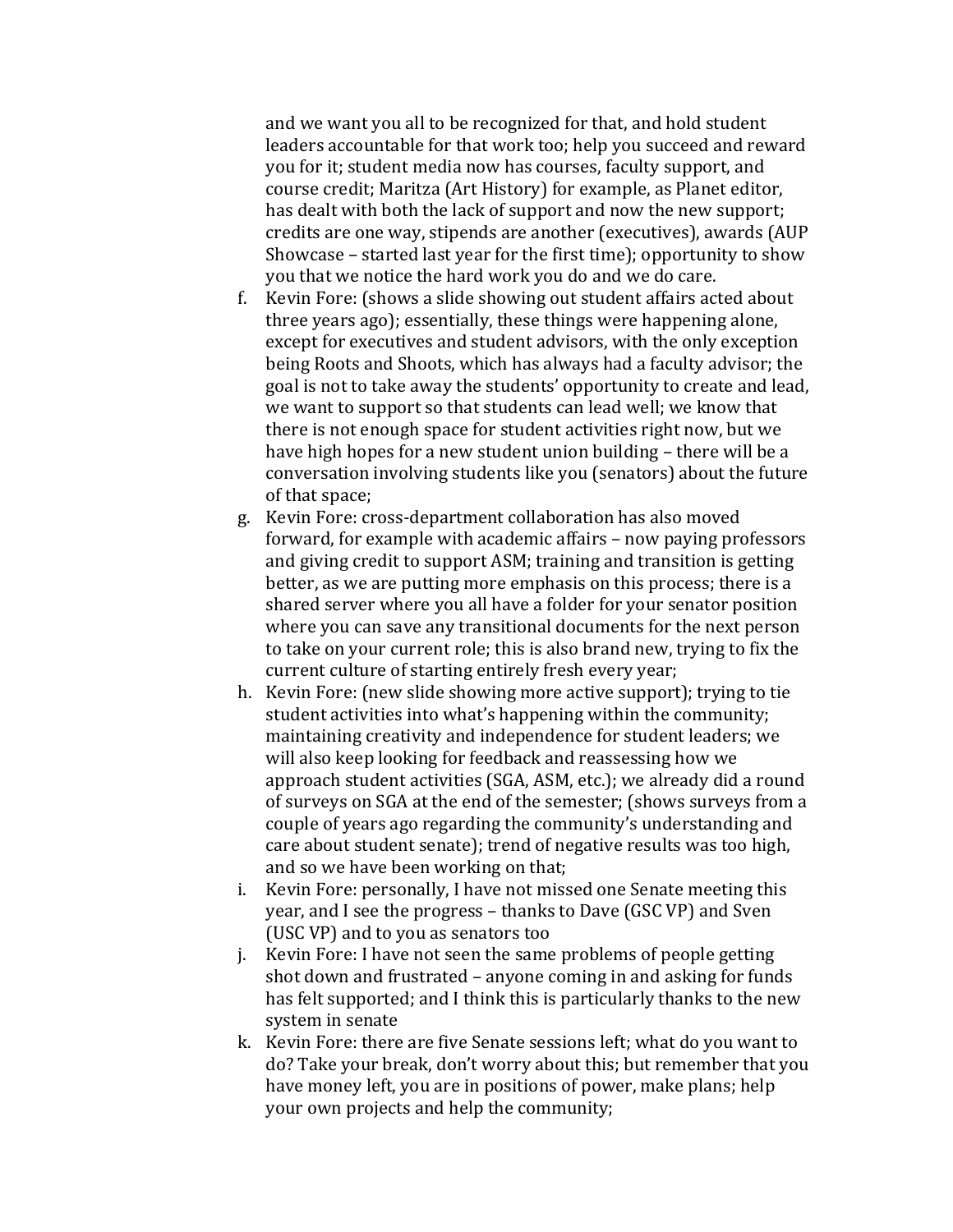- l. Kevin Fore: please start taking the time to help the person replacing you; gathering documents, speaking to possible new senators; etc.
- 3. Sven (USC VP): calls forward Karen Pong
	- a. Karen: introduces herself, as an alumni (graduated in 2009 international affairs, politics, and minor in international law); also Senior rep in '08-'09; reiterates Kevin's message of change in Senate and!progress
	- b. Karen: U Peace Ambassador Project: Youth Against Human Trafficking (project); supports peace building activities by youth; our goal is to help carry out local activities (75 members); I represent Greece and France; I would like to carry out my first local activity here on campus – awareness raising in particular; there are modules and clubs here that address human trafficking; I wrote a paper here at AUP about this topic, and it has led me here today
	- c. Karen: I would like to increase awareness and inspire students here to also fight for the cause
	- d. Karen: three phases: a conference hopefully next month (been in collaboration with AUP about this already); phase two, one month later, a workshop – gathering 20 students to create a working group on campus to foster activities on campus; phase three, a workshop in Strasbourg, hopefully involving these 20 students for a seminar involving the Council of Europe working against Human Trafficking;
	- e. Karen: next week is the conference, reaching out to students on campus; hopefully developing a sustainable anti-trafficking mentality at AUP; trafficking is slavery, and slavery has been abolished – let's fight this together
	- f. Karen: I would love for the student body to be apart of this conference, especially later on; each Senator can play an important role; whether it's the Film Department making a film, or a library representative bringing more information about this to the library, or clubs supporting in their own way; even Math Department can support with statistics; I need you to help rally the students, get them to come to the conference; I will make a poster, but you can help spread the word; I will create a questionnaire that I would love students to fill out and turn in before the conference; I'm looking into the attitudes of students about this now; I may also need budget support – probably not a lot, Professor Perry is already helping; anyone that can help pitch-in; I am specifically talking to the Freshman rep, to help foster this early in the AUP community; human resources, support organizing and hosting;
	- g. Karen: finally, follow-up where AUP students take initiative and fight themselves – flash mobs, clubs on campus, etc.; maybe specifically from class reps; maybe people in ICP or GC would like to follow up with research; also would love to have ASM support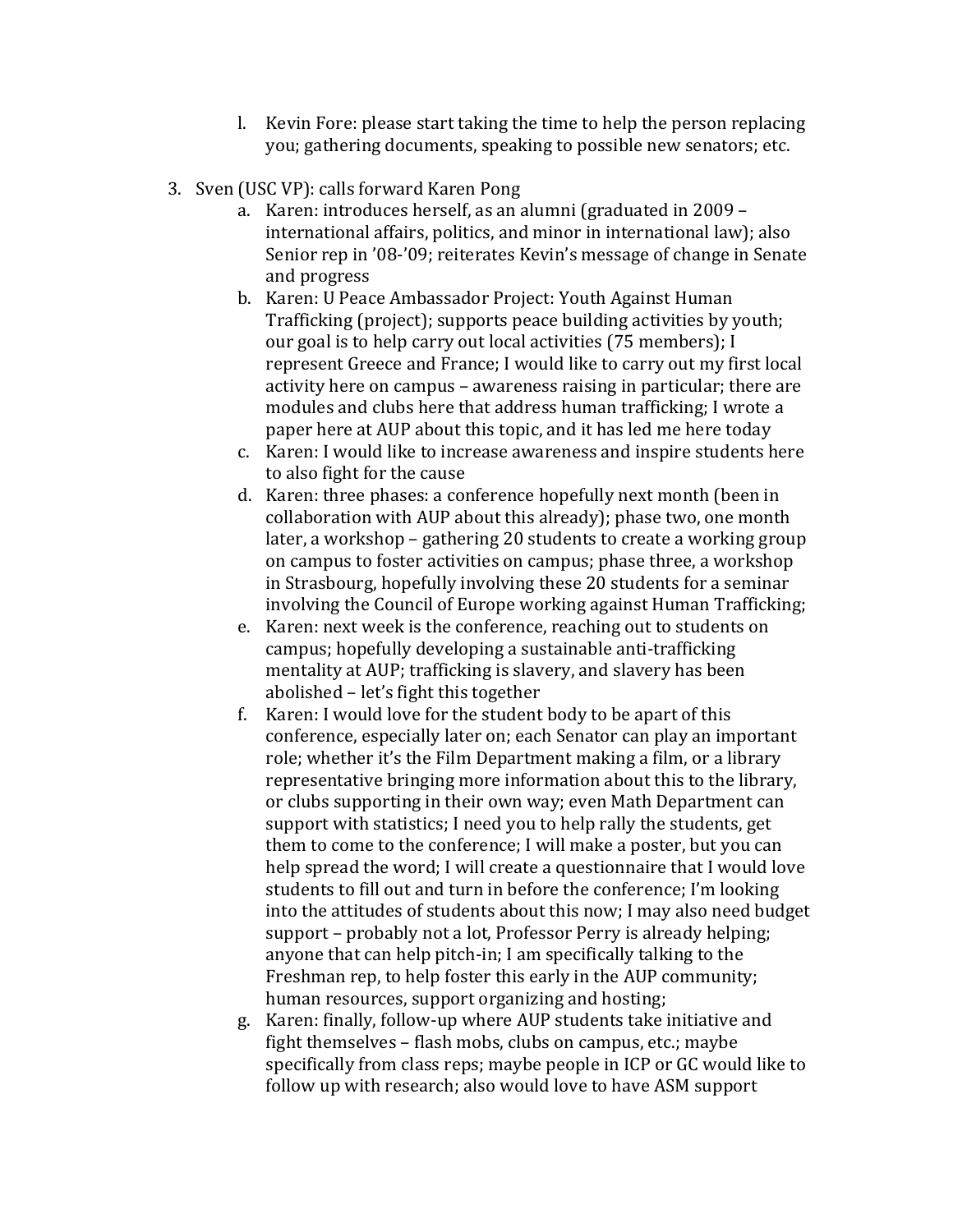spreading the word; I am helping create an NGO were hopefully with this partnership could turn into jobs for AUP students

- h. Karen: questions?
- i. Darcee (MPL/MPPA): do you have a date set for the conference
- j. Karen:  $12-11^{\text{th}}$  April;
- k. Darcee (MPL/MPPA): do you have contact info for us
- l. Karen: I have a card for you.
- m. Blake  $(CS)$ : there is now an international law minor, they might support
- n. Stephanie (ICP): I am an international law minor, so I would be happy to help connect you with professors here too
- o. Karen: thank you all so much
- p. Stephanie (ICP): if you need budget support, please come to the Senate with a proposal
- 4. Sven (USC VP): calls forward Mimi (Treasurer) with a budget request
	- a. Mimi (Treasurer): two requests: one with Ryan (MCT) bringing publications to grad lounge and Bosquet and the other for Mona Bismark
	- b. Mimi (Treasurer): Mona Bismark foundation and Cultural Programs are already supporting financially too
	- c. Camilla (SC): as you see on the calendar that April will be very busy – but is there anyone who would like to participate to help us, the  $17<sup>th</sup>$  for the event or even on the  $16<sup>th</sup>$ ;
	- d. Togzhan (Senior): what day of the week is that  $>$
	- e. Camilla (SC): April  $17<sup>th</sup>$  is a Wednesday (8-10PM)
	- f. Darcee (MPL/MPPA): I will be there anyway, as I am doing an internship there
	- g. Loraine (GC): I can help with Prep
	- h. Togzhan (Senior): I can help on the  $17<sup>th</sup>$
	- i. Blake (CS): what is the Mona Bismark Foundation?
	- j. Darcee (MPL/MPPA): basically a foundation established to foster American and French cultural understanding through the arts; they have free events all the time
	- k. Blake  $(CS)$ : I can help
	- l. Camilla (SC): Stay after please so I can get your contact information.
	- m. Mimi (Treasurer): they only need 300 euro
	- n. Camilla (SC): I would like to see all of you at the event
	- o. Mimi (Treasurer): for the publications, Ryan (MCT) sent out a survey – these are what one (presentation to be attached); I have divided costs amongst undergrad and grad
	- p. Loraine  $(GC)$ : what are the publications already offered at the Library; I just don't want us to duplicate these;
	- q. Dave (GSC VP): I think the idea is for them to be accessible more places, not just in the library
	- r. Max (Econ): it's just one copy of each?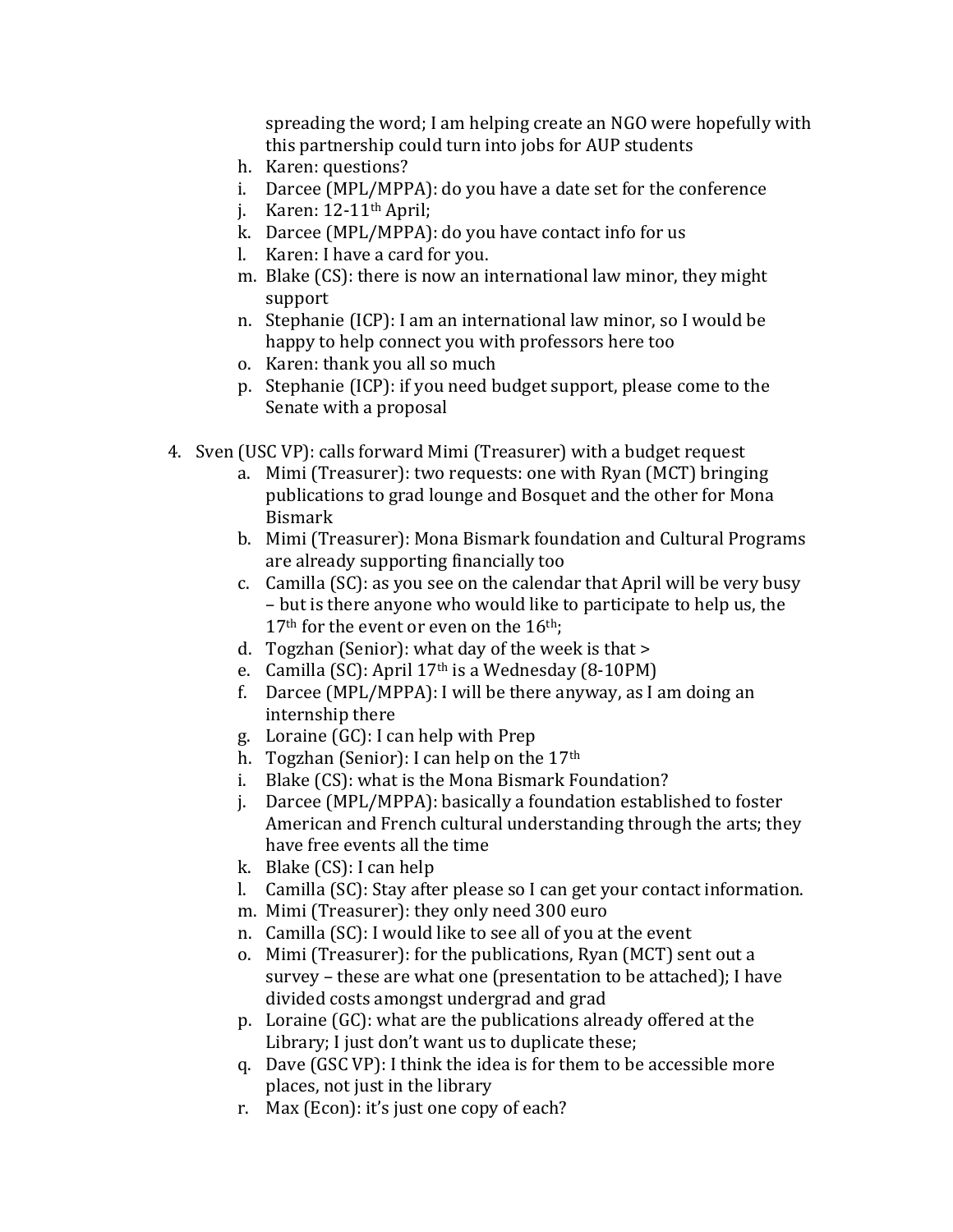- s. Ryan (MCT): two of each one for the clubs room, one for the grad lounge
- t. Stephanie (IBA): moves to approve Ryan's request
- u. Darcee (MPL/MPPA): seconds
- v. Togzhan (Senior): why Le Monde?
- w. Ryan (MCT): we did a survey last semester not sure that the undergrads were involved as the previous History Senator was supposed to do that; we decided this based on surveys
- x. Rene (MAGCS): can you describe Le Monde I am not familiar.
- y. Ryan (MCT): it's the New York Times of France
- z. Loraine  $(GC)$ : will the daily publications be delivered straight?
- aa. Ryan (MCT): grads will go to bookstore, undergrads to Bosquet I am actually looking for an undergrad to help make sure that the Bosquet edition makes it to the clubs room;
- bb. Loraine (GC): I can do that.
- cc. Sven (USC VP): please make sure every time you speak it does go through Dave (GSC VP), so that Stephanie (USC Com) can keep up
- $dd.$  Loraine  $(GC)$ : moves to previous question
- ee. Budgets voted in by majority
- ff. Amy (MIN/MAIA): moves to accept the Mona Bismark request
- gg. Ryan (MCT): seconds
- hh. Amy (MIN/MAIA): moves to previous question
- ii. Mona Bismark request approved by majority vote
- 5. Sven (USC VP): usually we do finish early, but today, we need all our time and will finish at 13:30
- 6. Sven (USC VP): invites Elisabeth (Psych) and Togzhan (Senior)
	- a. Elisabeth (Psych): we have met with both of the possible new hires for the Psych department – the third will give a lecture here tomorrow night at 6:30PM in the Grand Salon; we will have an interview with her after that; the search committee will be meeting soon after that to finalize our decision
	- b. Togzhan (Senior): there has been no progress yet with finding a French Studies Senator yet – I sent an email to the department, no response yet
- 7. Sven (USC VP): Announcements
	- a. Sven (USC VP): I have arranged for Celeste (President) to come speak at the second meeting after break – she is looking for student input on the new building
	- b. Sven (USC VP): elections are coming up (doc to be attached); I need you to start looking for candidates for all positions – more information will be published soon, but for now, please keep your eyes open; please come talk to the executive team too if you have